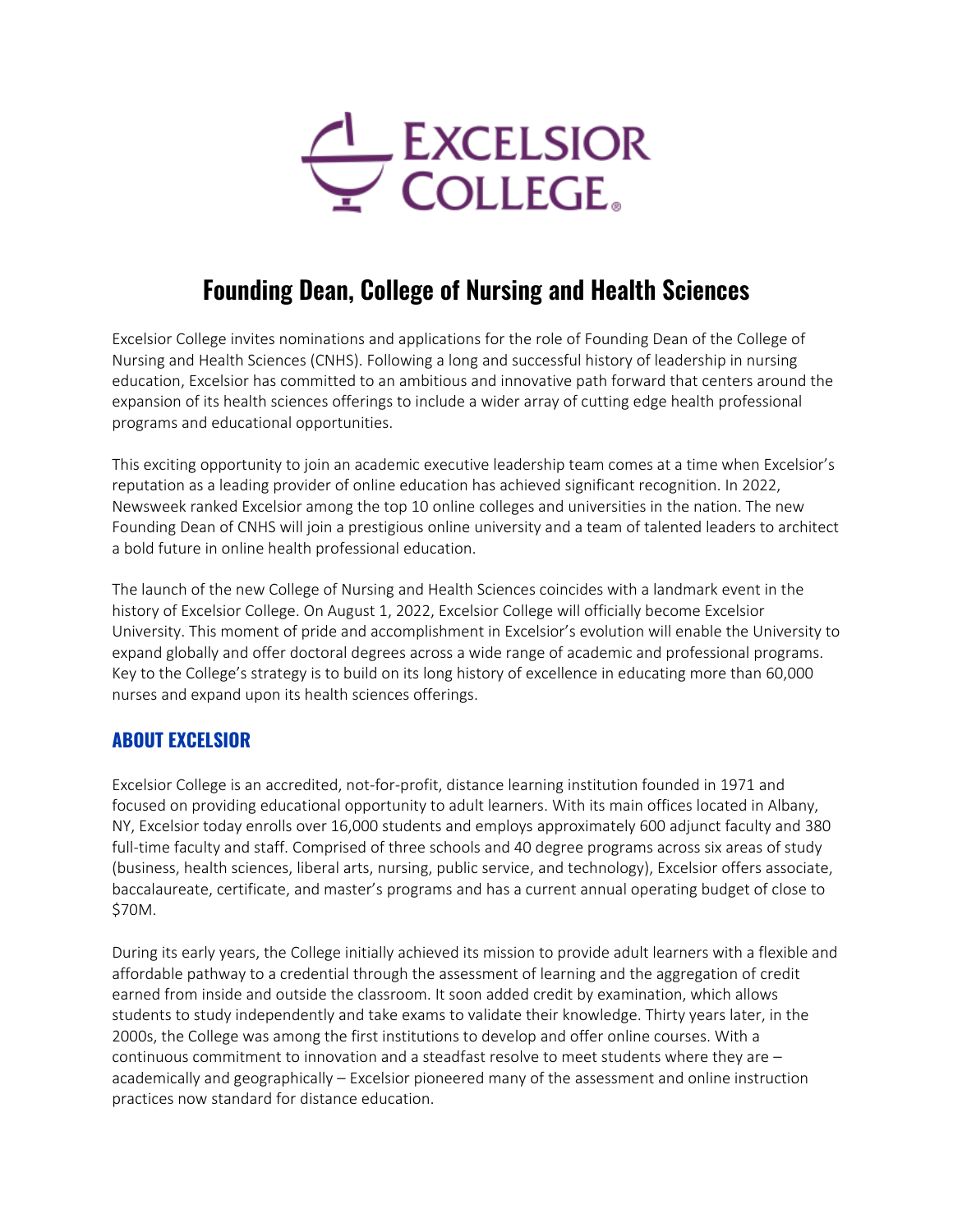In 2021, Excelsior was recognized as No. 1 for best online associate degrees and No. 3 for best online bachelor's degrees by OnlineU. The designations are part of OnlineU's list of 2021 Best Online Colleges for Return on Investment, which ranks schools by graduates' salaries and debt payments for 10 years after graduation, accounting for standard salary growth and interest on debt payments.

The College continues to grow and evolve to meet opportunities for delivering education and the changing needs of adult learners. At Excelsior, a focus on student success and meeting their learning needs has led to the creation of an integrated ecosystem that includes instructor-led and self-paced courses, independent study for credit by examination, prior learning assessment, and stackable credentials.

Mission – Excelsior College provides educational opportunity to adult learners with an emphasis on those historically underrepresented in higher education. The College meets students where they are academically and geographically, offering quality instruction and the assessment of learning.

Vision – Excelsior College is a provider of choice for adults seeking access to higher education and academic success, and it is a model for addressing societal and workforce needs.

#### Values –

- ACCESSIBILITY AND COMPLETION Excelsior provides programs and services that meet students where they are academically and geographically, and provides support services needed for completion.
- AFFORDABILITY Excelsior prudently manages its resources to invest in people and offer highquality education credentials at an affordable price.
- **EXCELLENCE** Excelsior expects a collaborative effort and full engagement from all to develop and provide programs of exceptional value to students and employers.
- TRUSTWORTHINESS Excelsior values and practices integrity and honesty in our relationships with students, each other, and the communities we serve.
- EQUITY AND INCLUSION Excelsior practices inclusion by welcoming and valuing all students, staff members, and faculty members in our learning community, and providing them with educational opportunities.
- **COLLABORATION** Members of the Excelsior community work together to develop, deliver, and sustain high-quality academic products and services for students.

### **HISTORY AND DEVELOPMENT**

Founded in 1971 by the New York State Board of Regents, Excelsior College was originally known as the Regents External Degree Program (REX). This unique and highly innovative program was designed to address the needs of students underrepresented in higher education. Students then were primarily adults who had gone to college but had not finished degrees. The initial development of the College was funded by major grants from the Ford Foundation and the Carnegie Corporation.

From 1971 until 1998, Regents College (as it became known in 1986) operated as a program of the Board of Regents (which also served as its board of trustees) and under the authority of The University of the State of New York by which degrees and diplomas were awarded during that period.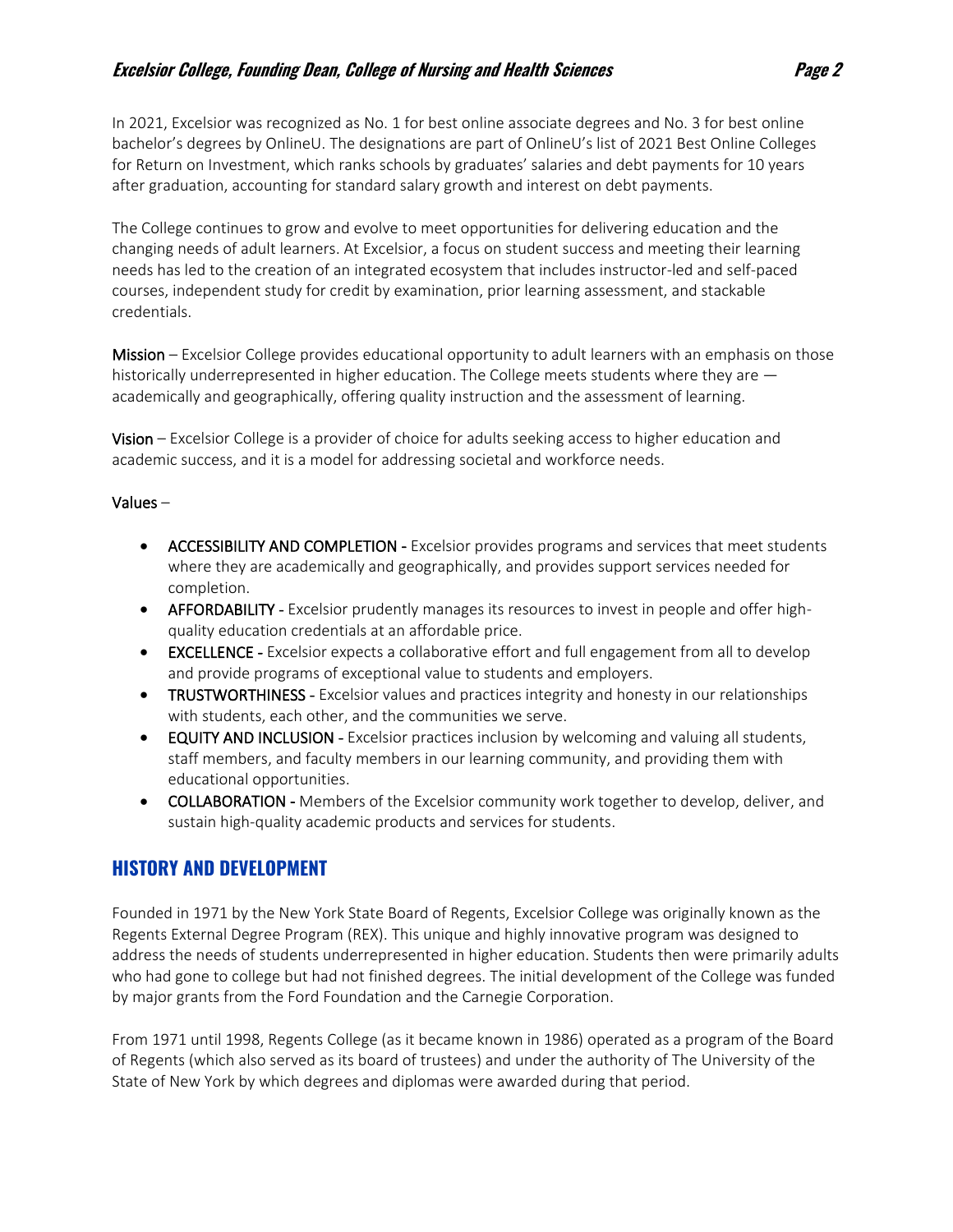In April 1998, the Board of Regents granted the College a charter to operate as a private, nonprofit, independent institution, and on January 1, 2001, Regents College changed its name to Excelsior College. In the early 2000s, Excelsior was among the first institutions to develop and offer courses via fully online instruction.

Today, an independent [board of trustees](https://www.excelsior.edu/about/leadership/trustees/) composed of prominent individuals in the fields of education, business, and the professions from across the United States governs Excelsior College, ensuring the College delivers upon the promise of its mission, vision, and values.

# **STRATEGIC PLANNING AND STRATEGIC CHANGES**

The [Excelsior College 2020-2023 Strategic Plan](https://www.excelsior.edu/wp-content/uploads/2019/01/Excelsior_College_Strategic_Plan_2020_2023.pdf) identifies the following (3) strategic goals:

- (1) Create an academic ecosystem that supports innovative approaches to learning that provide high-demand credentials for life, work, and degree completion. Integrate instructor-led and selfpaced courses, prior learning assessment (PLA), credit by exam, and stackable credentials with emerging technologies and virtual services to create a personalized and immersive educational experience.
	- a. Objective 1 Academic ecosystem flexibility integrates instructor-led and self-paced courses, credit by exam, Prior Learning Assessment (PLA), and stackable credentials.
	- b. Objective 2 Rapid (virtual, just in time) CARES serve students.
	- c. Objective 3 Academic excellence and continuing accreditation.
- (2) Strengthen an agile and sustainable business model and organizational culture in an increasingly dynamic and diverse environment. Maintain financial stability, serve our increasingly diverse students, prioritize inclusive practices, and strategically invest in enterprise systems/pricing models that improve our operational responsiveness, flexibility, and financial stability.
	- a. Objective 1 Achieve an improved, more nimble, and sustainable business model.
- (3) Expand the size and diversity of the student body. Target strategic growth and emerging markets to meet student needs and expand market share.
	- a. Objective 1 Strengthened brand awareness and expanded business development in targeted areas.
	- b. Objective 2 Identify and target potential growth areas and establish new markets: A) consistent with market demand, and B) to underrepresented populations in higher education.

## **ACADEMICS AND STUDENTS**

To ensure the highest quality student experience at Excelsior College, each staff and faculty member contributes to the student experience. Even those of us who may not interact with students are vitally important to creating a positive and successful outcome. The following guiding principles, collectively known as Excelsior CARES, shape the environment in which we work and set the standard to which we hold ourselves. Each Excelsior employee is Compassionate, Agile, Respectful, and committed to Excellence and Service.

• *Excelsior is Compassionate* – Listening to and understanding the needs of students and open to all perspectives.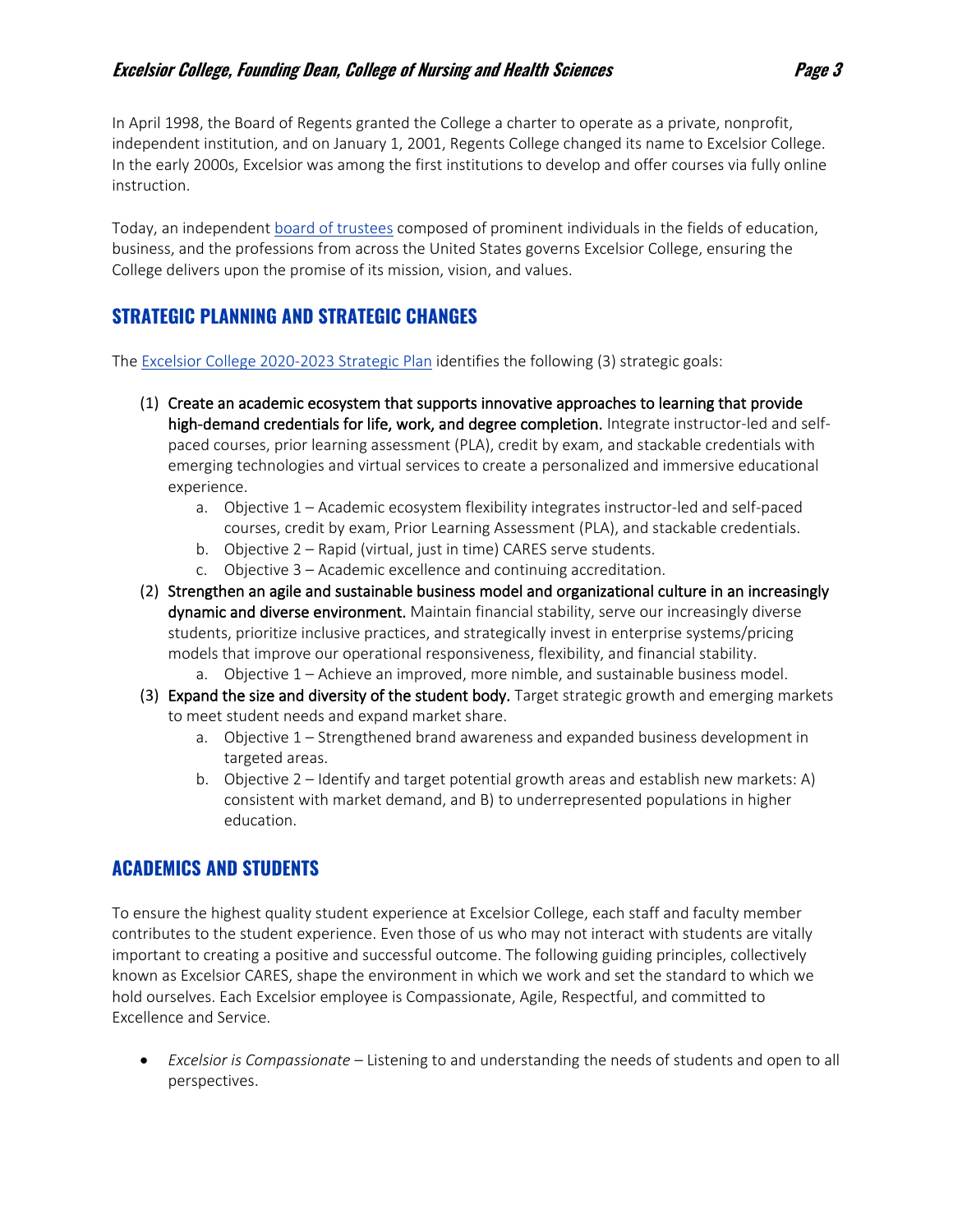- *Excelsior is Agile* Creating an environment that promotes innovation to improve the student experience and committing to continuous quality improvement.
- *Excelsior is Respectful* Believing in our staff and faculty, investing in their capabilities, and empowering them to be collaborative problem solvers, to create a foundation of trust, and to ensure an excellent student experience.
- *Excelsior is Excellence* Believing in the transformative power of education.
- *Excelsior is Service* Serving students with joy, enthusiasm, and dedication.

Of the 16,371 students at Excelsior, 53 percent are male and 47 percent are female with an average student age of 36 years old. Eighteen percent of students identify as Black or African American, 13 percent as Hispanic, and 60 percent as Caucasian. Almost 71 percent of students work full-time in addition to taking courses at the College, 36 percent actively serve in the military, and 15 percent of students are veterans, serving in all branches including the US Army, Navy, Air Force, Marine Corps, Coast Guard, and National Guard. Excelsior is also comprised of military family members and military spouses. [The Center for Military and Veteran Education](http://cme.excelsior.edu/) as well as the [Lt Col Bryant A Murray Veterans](http://veterans.excelsior.edu/)  [Center](http://veterans.excelsior.edu/) provide resources for military students.

To meet the demands of changing student demographics and an evolving landscape in higher education, Excelsior has focused on meeting students' learning needs by creating a learning ecosystem that fully integrates all credit-bearing offerings that include instructor-led and self-paced courses, independent study for credit by examination, prior learning assessment, and stackable credentials. Excelsior also offers degree pathways and skill-based professional development opportunities developed in partnership with employers. The College also offers generous credit acceptance practices. Learners can transfer academic credit from previous college experiences and receive credit for military and workforce training, professional licenses and certification, CLEP, DANTES, and other approved exams.

Student career success is also critically important at Excelsior. Undergraduate students take a Cornerstone course that equips them with the skills, resources, tools, and mindsets critical for academic and career success, and they engage with [general education career competencies](https://www.excelsior.edu/about/general-education-career-competencies/) throughout their degree programs. Similarly, the graduate experience includes core competencies that ensure students become effective and highly ethical leaders upon earning their degrees. All students complete a culminating capstone experience to demonstrate their achievement of program outcomes.

#### Accreditation and Recognitions

Excelsior College is accredited through the year 2022 by the Middle States Commission on Higher Education, an institutional accrediting agency recognized by the U.S. Secretary of Education and the Council for Higher Education Accreditation. At the programmatic level, the bachelor's and master's nursing programs are accredited by the Accreditation Commission for Education in Nursing (ACEN). Excelsior College's nursing programs are also programmatically accredited by the New York State (NYS) Board of Regents, State Education Department Office of the Professions (the Regents).

Excelsior College has received specialized accreditation for its Bachelor of Science in Business and Master of Business Administration programs through the [International Accreditation Council for Business](http://www.iacbe.org/)  [Education \(IACBE\).](http://www.iacbe.org/) The College's Bachelor of Science degrees in Electrical Engineering Technology, Nuclear Engineering Technology, and Information Technology are all accredited by the appropriate commissions of [ABET.](https://www.abet.org/)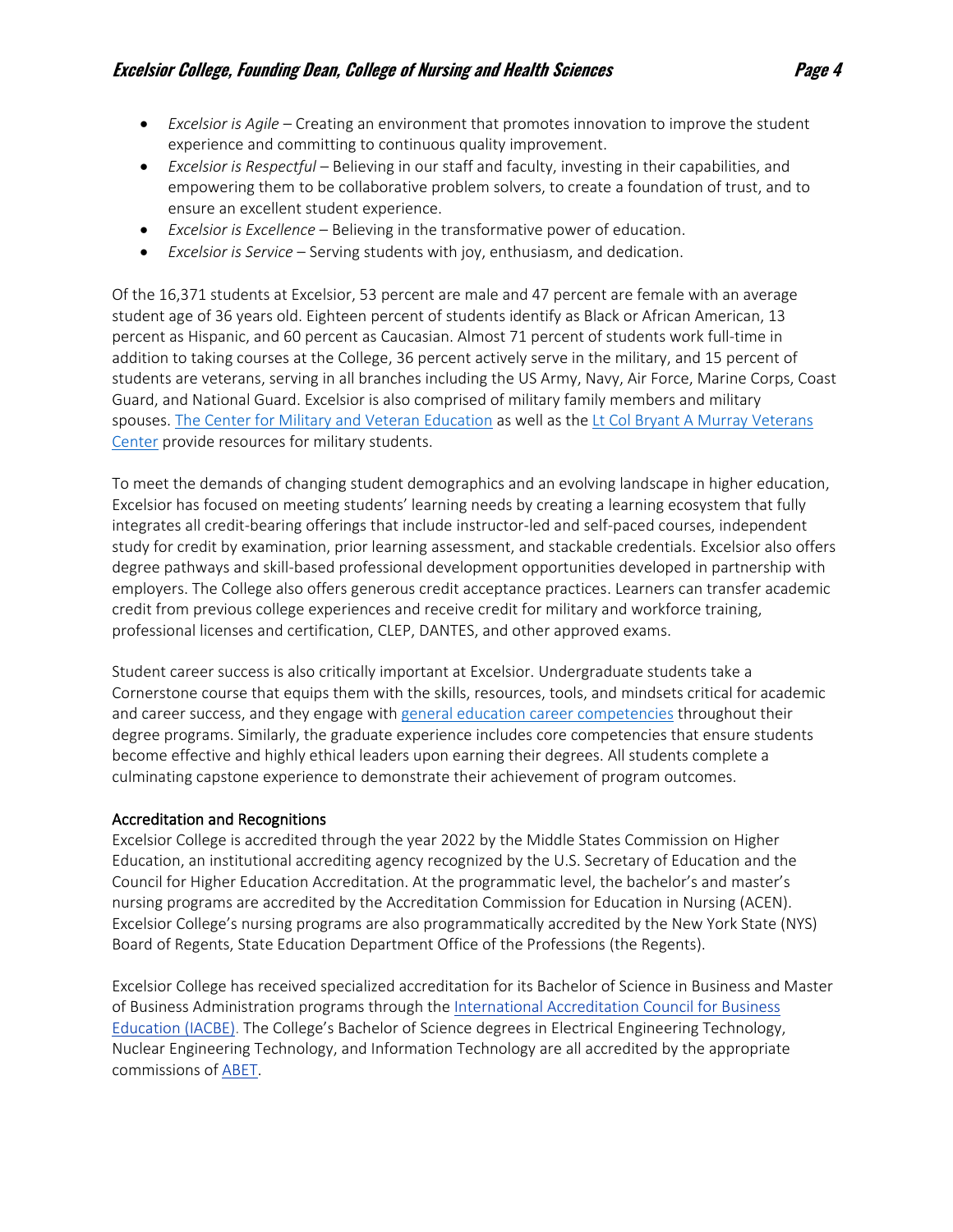The National League for Nursing (NLN) designated Excelsior College's School of Nursing a [2016-2021](http://www.nln.org/recognition-programs/centers-of-excellence-in-nursing-education)  [Center of Excellence in Nursing Education,](http://www.nln.org/recognition-programs/centers-of-excellence-in-nursing-education) in recognition of the School's sustained achievements in creating environments that promote student learning and professional development. This is the fourth consecutive designation. The National Security Agency (NSA) and the Department of Homeland Security designated Excelsior as a National Center of Academic Excellence in Cyber Defense Education for its Bachelor of Science in Cybersecurity program.

## **JUSTICE, EQUITY, DIVERSITY, AND INCLUSION**

Excelsior College values students, instructors, employees, and all members of its worldwide community, and actively develops practices and policies that promote diversity and inclusion in the workplace.

Excelsior College strives to integrate the dynamic concepts of diversity, equity, and inclusion into all aspects of the College, including through the recruitment and retention of students, faculty, and staff who reflect the society in which we live; curriculum development, instructional design, and academic advising; the delivery of services; the encouragement of volunteerism among our faculty, staff, and alums; and participation in educational programs, training, cultural events, celebrations, and other awareness activities.

The President's Committee on Diversity, Equity, and Inclusion (PCDEI) was established to promote diversity and assist the president of the College in creating and maintaining an inclusive environment for the Excelsior community. The PCDEI has provided educational and training programs that enhance employees' ability to work in a multicultural environment and serve diverse students, recommend to the president ways to reach out to diverse populations to enhance name recognition of Excelsior College both locally and nationally, collaborate with all offices and units of Excelsior College to be of assistance on issues of inclusion, foster a sense of belonging for all, and create and sustain a diverse community in an environment of equity and inclusion for employees that embraces diversity as a strength and is inclusive of all perspectives and backgrounds.

As part of its transition to University status, Excelsior is launching a Center for Social Justice (CSJ). Its overall goal is to facilitate the University's evolution into a Multicultural Organization, one that values justice, equity, diversity, and inclusion (JEDI) as assets to decision making and performance, an organization that owns responsibility for the inclusive and equitable engagement of all stakeholders, and an organization that seeks to improve its performance and competitive advantage through a focus on JEDI. The initial agenda of the Center will focus on five key strategies: the introduction of a JEDI framework to build leadership and staff capacity, the implementation of identity/allyship communities to support the equitable engagement of Excelsior's diversity of students and stakeholders, the integration of JEDI across Excelsior's curricula, quarterly facilitated unit-level JEDI conversations, and the development of underrepresented-student-enrollment and JEDI-thought-leadership partnerships.

## **THE ROLE OF THE DEAN**

The College of Nursing and Health Sciences prepares graduates for positions in nursing, nursing informatics, medical office administration, health insurance services, community health, long-term care, medical billing, human resources, and more. Excelsior's online courses give students the tools to help people overcome obstacles to wellness by applying strategies that support the health of individuals and communities.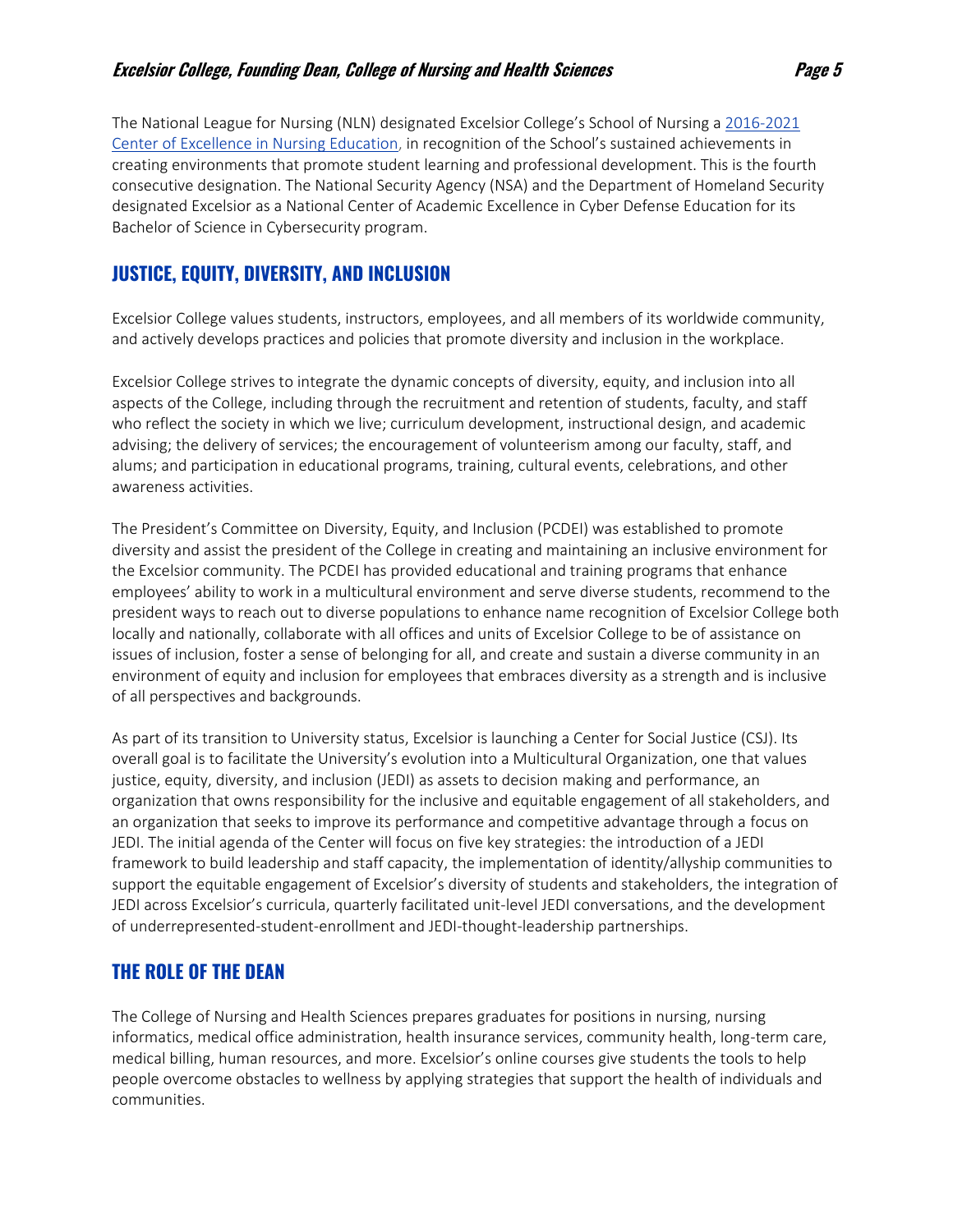The College's advanced degree programs in nursing, health science, and health care management prepare students for success and teach them how to lead and motivate teams, research electronic documents, analyze and propose new policies, handle conflicts of interest, and solve problems on the job in health care settings. The College offers associate's, bachelor's, and master's degrees and certificatebased programs in the areas of Health Sciences and Healthcare Management.

Reporting to the Interim Provost and Vice President of Academic Affairs of Excelsior, Christopher Cassirer, the Founding Dean will oversee all operations and academics of the new College of Nursing and Health Sciences and will be responsible for setting a forward-looking vision, creating an inclusive and highperforming culture, and seeking to expand programmatic opportunities at the undergraduate and graduate level. The Dean will also be responsible for academic quality, accreditation and assessment standards, and ensuring strong outcomes regarding clinical placements and success in licensure exams across all disciplines. The current composition of the School will consist of the following: School of Nursing, School of Allied Health, and School of Mental Health Counseling.

## **OPPORTUNITIES AND CHALLENGES**

- Setting Strategic Priorities: Given the founding of the new College, the Dean will set strategic academic priorities, as well as build a team and administrative structure to manage and support the growth of the College. The undergraduate and graduate programs provide a great foundation for growth and expansion, and the new Dean will build upon this energy and determine appropriate directions for further program development. The Dean will also collaborate across the academic divisions at Excelsior to create and deliver innovative and relevant program offerings. The Dean will work closely with the President, Provost, senior leadership, other Deans, faculty, and community partners to advance the needs of the College by establishing a strategic vision informed by the institution's strategic plan.
- **Guiding the Growth of New Programs:** Excelsior has introduced new programs and continues to look for offerings that serve student interests and community needs. The Dean will play a central role in promoting the College's newer programs like the dual degree LPN to BS in Nursing while growing flagship program areas. With the new university designation, Excelsior is prioritizing the expansion of enrollment both domestically and internationally. The Dean will also support the accreditation and re-accreditation processes for all existing and newly eligible programs. The development of the new College of Nursing and Health Sciences and the institutional move to become Excelsior University present an entrepreneurial Dean with the opportunity to expand the academic portfolio of programs at the College and look at ways of developing professionally focused doctoral programs.
- Identifying Resources and Partnerships to Support Growth: To help realize the College's vision and key goals, the next Dean will be expected to establish a strong record of seeking and obtaining private and public resources to support students, faculty, and programs. In addition to securing external resources, the Dean will also be charged with expanding enrollment pipelines to new markets (both domestically and internationally). The next Dean will play an essential role in effectively engaging alums, community leaders, and other constituencies in support of strategic priorities. The ability to form successful partnerships will be critical for this Founding Dean. There will be ample opportunities to develop new partners for CNHS to support new program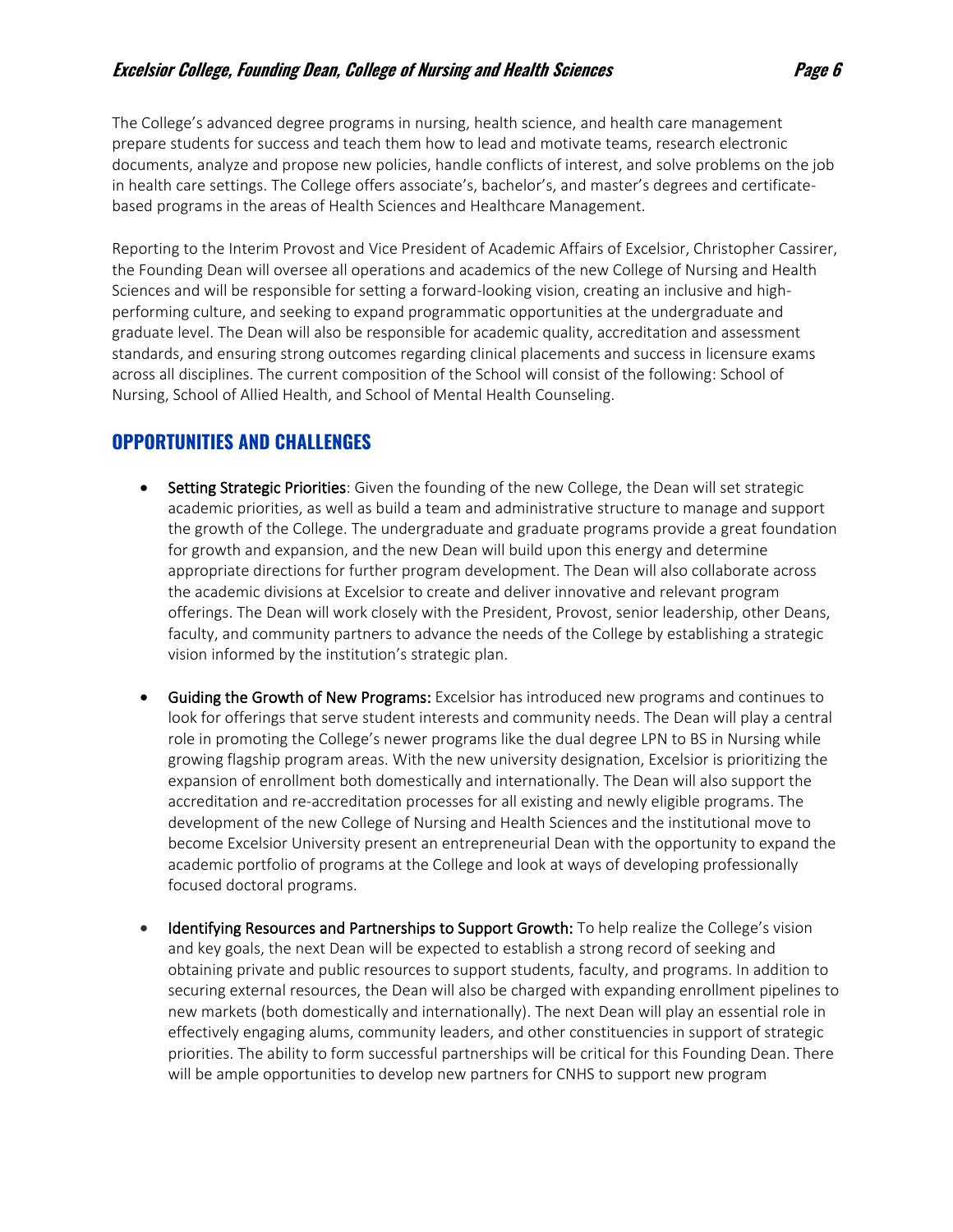development aligned with the needs of industry and healthcare organizations and to enhance career opportunities for students.

- Promoting and Fostering Student Success: The Dean shall examine curricular offerings and student success measures that will meet students where they are and be flexible to meet their unique learning goals. With a rigorous focus on retention, persistence, and career outcomes, the Dean will set and drive key performance indicators on all student success metrics.
- Strengthening Justice, Equity, Diversity, and Inclusion: Excelsior is deeply committed to the values of justice, equity, diversity, and inclusion. The Dean will be a strong advocate for the recruitment and retention of diverse students, faculty, and staff that reflect the society in which we live. In addition, the Dean will lead efforts in fostering an inclusive academic and work environment where each member of the community is valued and feels a sense of belonging, and where each of them has the opportunity to reach their full potential.

## **DESIRED QUALIFICATIONS AND CHARACTERISTICS**

Reporting to the Interim Provost and Vice President for Academic Affairs, the Dean serves as the chief academic and administrative officer of the College of Nursing and Health Sciences. The Dean will be responsible for setting an innovative vision for the College that sustains Excelsior's focus on accessible and flexible learning opportunities for students and that drives forward Excelsior's reputation for leading at the forefront of innovation in higher education.

The successful candidate will demonstrate many of the following professional and personal attributes:

- An understanding of and commitment to the unique mission of Excelsior College and the students it serves;
- A record of accomplishments and progressive leadership experience in higher education, educational technology, or a complex healthcare organization;
- An innovator who will not be afraid to take appropriate risk, experiment, and explore new ideas;
- Strategic and visionary leadership with the capacity to envision a future state and marshal the energy, talent, and resources of the Excelsior community to advance its mission of student success;
- An understanding of current trends in adult, professional, and online education and knowledge of and experience in online and technology-enabled learning;
- Knowledge of health professional education and clinical requirements including accreditation and licensing of different health professional education programs and certifications;
- An understanding of the unique needs of Excelsior's students and how to support them through the completion of their academic goals;
- A true collaborator and strategic partner that understands the importance of working as a team;
- The ability to generate new revenue streams through fundraising, grants, and external partnerships;
- An understanding of the diverse students Excelsior College serves and the emotional intelligence and cultural competencies to foster an equitable and inclusive learning environment for students;
- A team builder and people leader with high emotional intelligence and the ability to work with an increasingly diverse community of stakeholders;